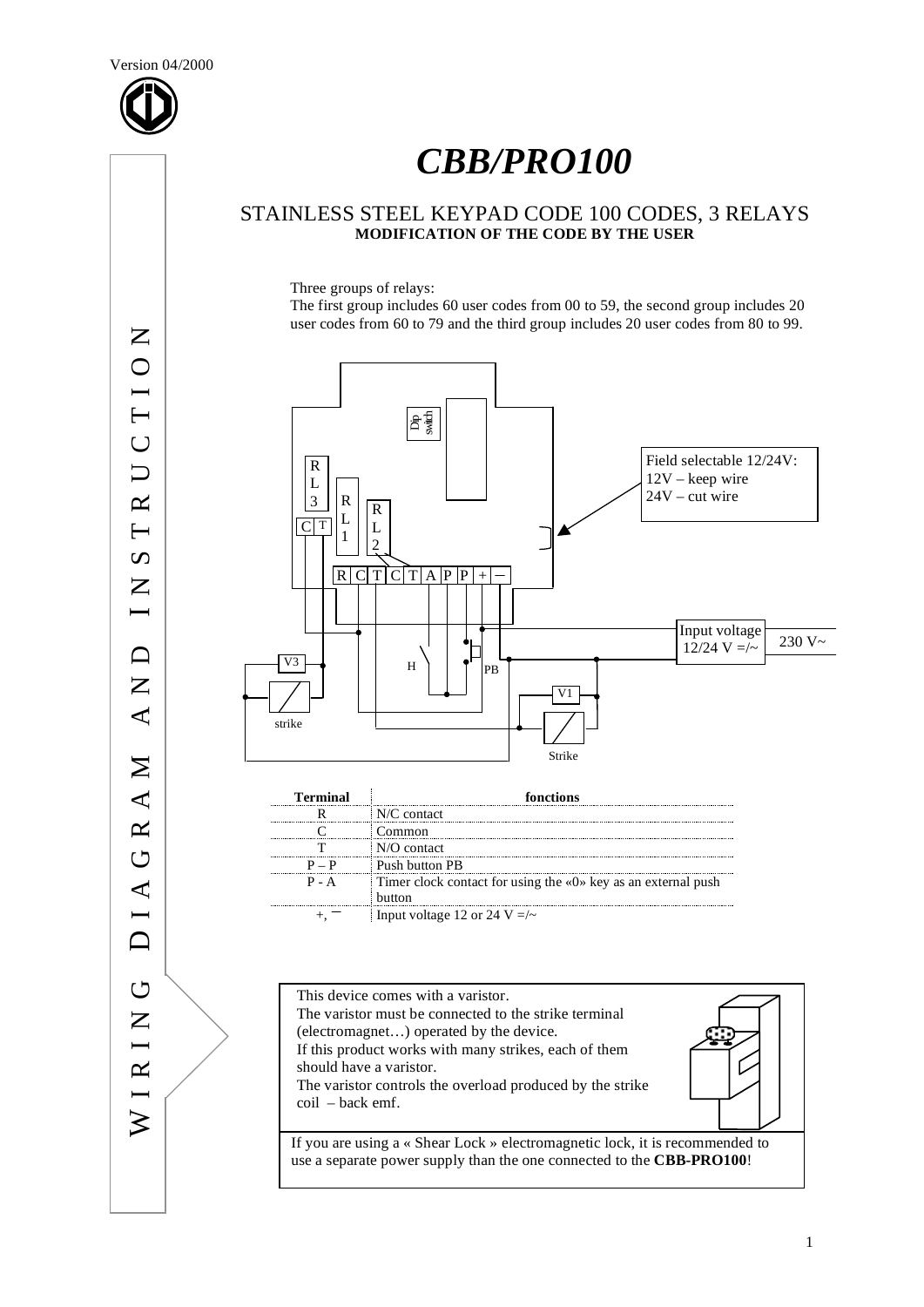# Technical specifications

| Input voltage          | 12 or 24 V = or $\sim$ (Do not use the latched output in 24V!)          |
|------------------------|-------------------------------------------------------------------------|
| Outputs                | 1 relay output N/O & N/C contacts 8 amps@250 V and 2 relay              |
|                        | outputs N/O contact 6 amps @250 V                                       |
| Operating temperature  | $-20^{\circ}$ C to $+50^{\circ}$ C                                      |
| User codes             | 100 programmable user codes (00 to 99)                                  |
| User modification code | 2-digit user modification code                                          |
| Master code            | 4 or 5-digit programmable master code                                   |
| Code length            | Dip-switch $n^{\circ}$ 2 (ON for 4-digit code, OFF for 5-digit code)    |
| Push button            | 1 Request-to-exit and 1 external push button "0" key (controlled by the |
|                        | timer contact)                                                          |
| Front panel            | 12-digit keypad, 2 LED's                                                |

## Factory Default values

| Time output:                 | 1 second                  |
|------------------------------|---------------------------|
| Key-in keypad and lit delay: | 10 seconds                |
| Programming delay:           | 120 seconds (2 minutes)   |
| User Modification Code:      | $\star$ and # for relay 1 |
|                              | 13 for relay 2            |
|                              | 46 for relay 3            |

### User code format

All the digit keys can be used to program a user code (0 to 9,  $*$  and #). The master code cannot be used as a user code. The 4-digit code 0000 and the 5-digit code 00000 are used to delete an existing user code and then cannot be used as user codes.

#### Push buttons

The request-to-exit button activates the relay (the relay can be programmed in momentary or latched time output).

The contact of the timer allows to program the «  $0 \times$  key as an external button:<br>Contact of the timer opened and dip-switch  $n^{\circ}3$  in position ON  $\cdot$  «  $0 \times$  digit external push button, Contact of the timer opened and dip-switch n°3 in position ON  $-$  « 0 » digit external pu<br>Contact of the timer closed  $-$  « 0 » in normal mode Contact of the timer closed

## Dip-switches

| DIP-SWITCH |                                        | . IHH                |
|------------|----------------------------------------|----------------------|
|            | Programming of the master code enabled | Programming disabled |
|            | 4-digit user code                      | 5-digit user code    |
|            | Programming by the user disabled       | Programming enabled  |
|            | Programming by keypad disabled         | Programming enabled  |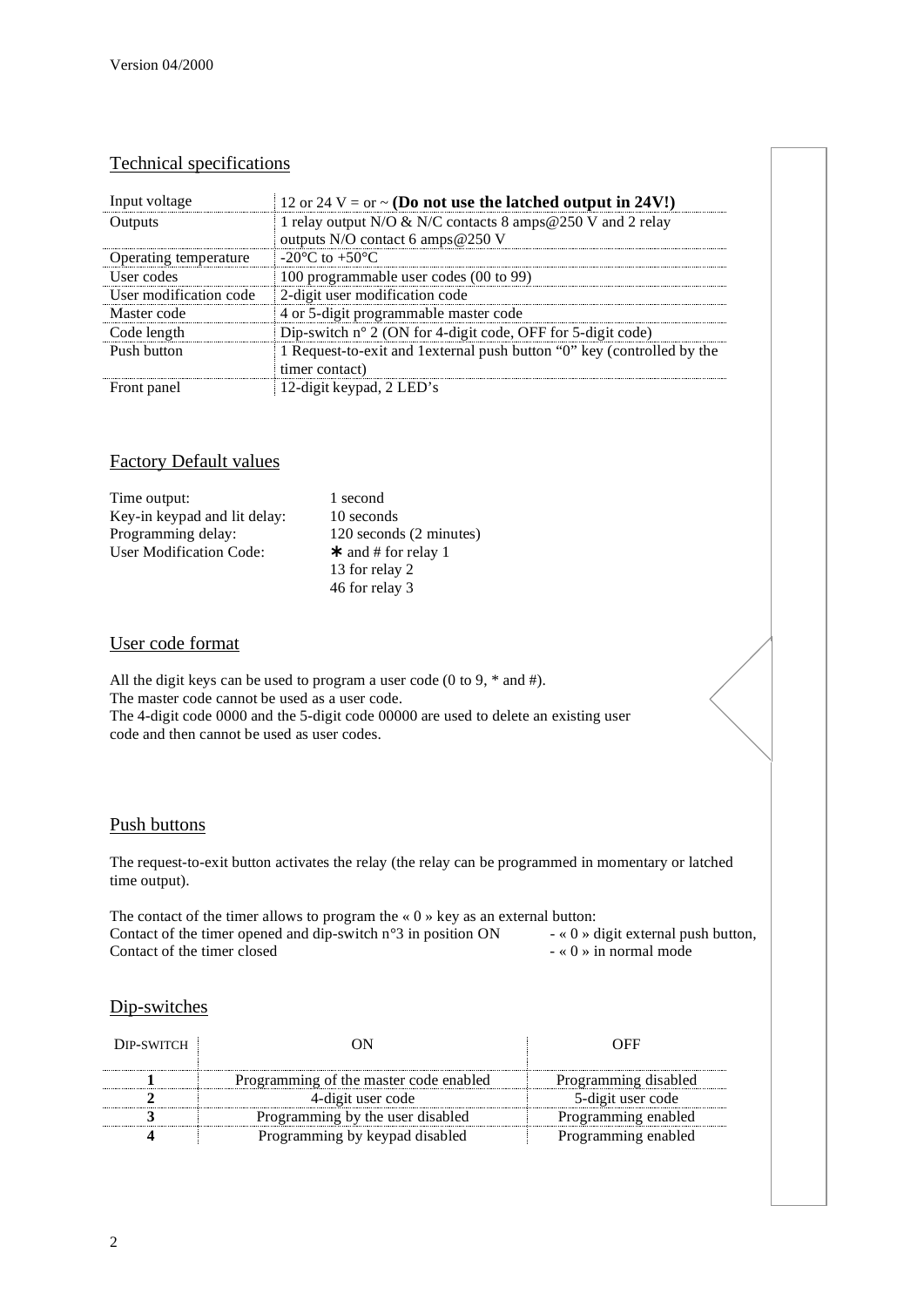#### Setting a new master code

- 1. Select the user code length with dipswitch n°2 (ON for a 4-digit code or OFF for a 5 digit code).
- 2. Put dipswitch #4 ON.
- 3. The red LED lights on to confirm entry in programming mode.
- 4. Enter the 4 or 5-digit master code (according to dip-switch n° 2) for a new master code. The red LED lights off during 1 second to confirm that the new master code is accepted.
- 5. The red LED lights off during 1 second to confirm that the new master code is accepted.
- 6. Put back dipswitch n° 1 on OFF position to exit from programming mode and go back to standby mode.

The red LED starts flashing if there is a data computing error.

## Setting user codes and time output

- 1. Put dipswitch  $n^{\circ}$  4 OFF (The programming from the keypad is enabled).
- 2. Enter the master code twice. The red LED illuminates to confirm entry in programming mode.
- 3. Enter the user number (from 00 to 59 to operate relay 1) or (from 60 to 79 to operate relay 2) or (from 80 to 99 to operate relay 3), then the 4 or 5-digit user code (see programming board). The red LED lights off during one second to confirm that the code has been accepted.
- 4. Enter  $*1$  (for door release time relay 1), then the time in second  $-01$  for 1 second up to 99 for 99 seconds. For a latched output enter 00.
- 5. Enter  $\ast$  2 (for door release time relay 2), then the time in second 01 for 1 second up to 99 for 99 seconds. For a latched output enter 00.
- 6. Enter  $*$  3 (for door release time relay 3), then the time in second 01 for 1 second up to 99 for 99 seconds. For a latched output enter 00.

#### **Do not use the latched output in 24V!**

The red LED lights off during 1 second to confirm that the time output has been accepted.

**The Sub Master code allows the user to change its own code only without entering in programming mode. For security reasons the code need to be changed periodically. This feature makes it easier and faster to change its code.** 

- 7. Enter  $\ast$  9 (sub master code for user number 00 to 59 for relay 1), then the 2-digit of the new user modification code. The red LED lights off during 1 second to confirm that the user modification code is accepted.
- 8. Enter  $* 8$  (master code for user number 60 to 79 for relay 2), then the 2-digit of the new user modification code. The red LED lights off during 1 second to confirm that the user modification code is accepted.
- 9. Enter  $\ast$  7 (master code for user number 80 to 99 for relay 3), then the 2-digit of the new user modification code. The red LED lights off during 1 second to confirm that the user modification code is accepted.
- 10. Press #. The red LED lights off to confirm that the keypad is back to a standby mode.
- 11. Put dipswitch  $n^{\circ}$  4 back ON (to disable programming from keypad).

The red LED flashes to indicate a data computing error.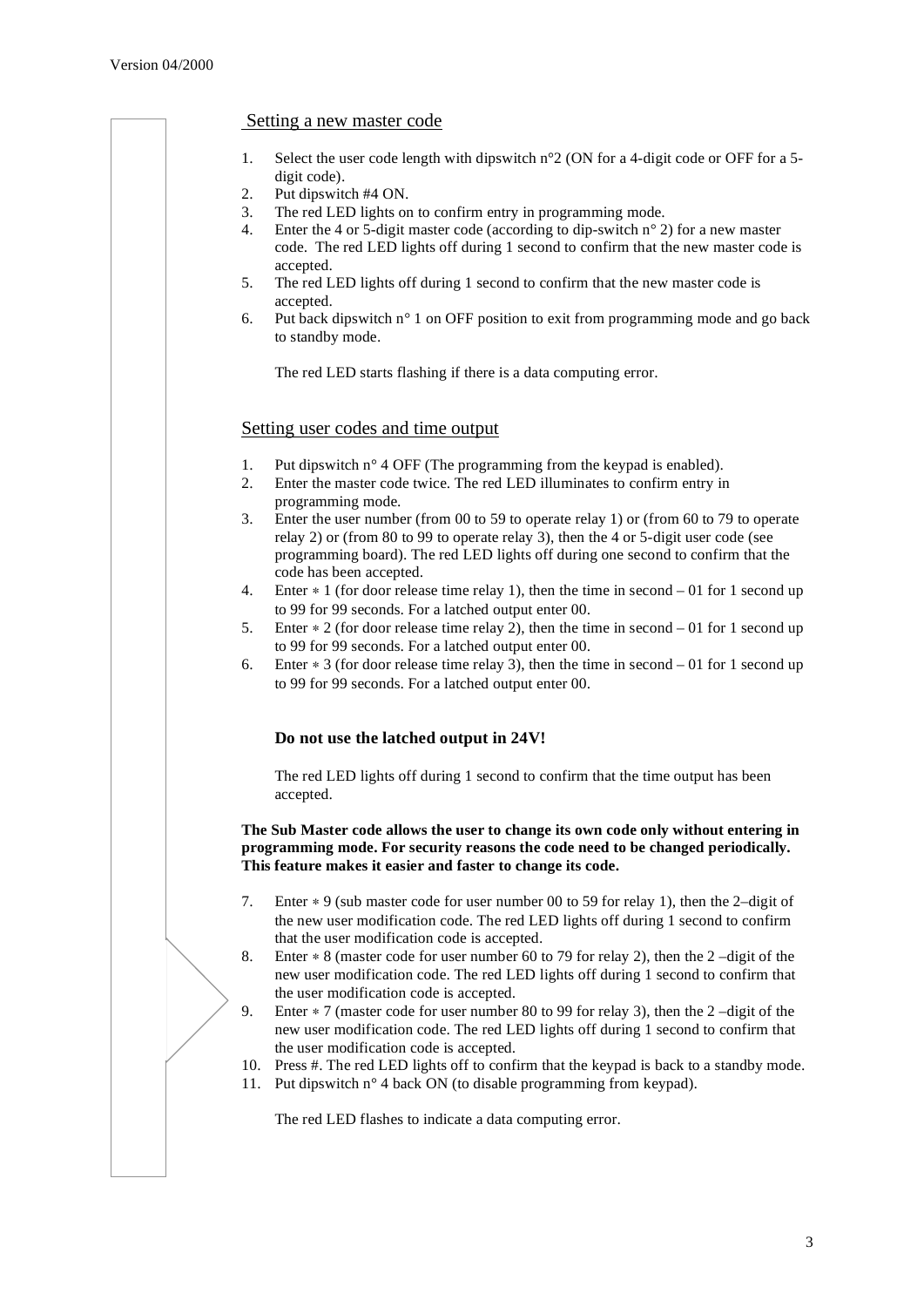# In use

When a valid code is entered, the green LED lights on and the relay is activated during the time output that was set (see setting time delay).

If the user code entered belongs to the user number between 00 and 59, relay 1 is activated.

If the user code entered belongs to the user number between 60 and 79, relay 2 is activated.

If the user code entered belongs to the user number between 80 and 99, relay 3 is activated.

For a latched output time enter 00. When a valid code is entered the relay stays activated until the code is entered again)

#### Setting user codes

To set a new master code:

Set the code length by selecting the position on dipswitch n° 2 (ON for a 4-digit code, OFF for a 5-digit code).



• To set new user codes. Put dipswitch No 4 OFF.



User number and user codes

| $00\,$          |  |  | 01              |  |  | 02     |  |  | 03     |  |  |
|-----------------|--|--|-----------------|--|--|--------|--|--|--------|--|--|
| 04              |  |  | 05              |  |  | 06     |  |  | 07     |  |  |
| ${\bf 08}$      |  |  | $09\,$          |  |  | 10     |  |  | 11     |  |  |
| $12\,$          |  |  | 13              |  |  | 14     |  |  | 15     |  |  |
| 16              |  |  | 17              |  |  | 18     |  |  | 19     |  |  |
| $20\,$          |  |  | $21\,$          |  |  | $22\,$ |  |  | 23     |  |  |
| $2\overline{4}$ |  |  | $25\,$          |  |  | $26\,$ |  |  | 27     |  |  |
| 28              |  |  | 29              |  |  | 30     |  |  | 31     |  |  |
| 32              |  |  | $\overline{33}$ |  |  | 34     |  |  | 35     |  |  |
| $\overline{36}$ |  |  | 37              |  |  | 38     |  |  | 39     |  |  |
| 40              |  |  | 41              |  |  | $42\,$ |  |  | 43     |  |  |
| $44\,$          |  |  | 45              |  |  | $46\,$ |  |  | 47     |  |  |
| 48              |  |  | 49              |  |  | $50\,$ |  |  | 51     |  |  |
| 52              |  |  | 53              |  |  | 54     |  |  | 55     |  |  |
| 56              |  |  | 57              |  |  | 58     |  |  | 59     |  |  |
| 60              |  |  | 61              |  |  | 62     |  |  | 63     |  |  |
| 64              |  |  | 65              |  |  | 66     |  |  | 67     |  |  |
| 68              |  |  | 69              |  |  | $70\,$ |  |  | $71\,$ |  |  |
| $72\,$          |  |  | 73              |  |  | 74     |  |  | $75\,$ |  |  |
| $76\,$          |  |  | $77 \,$         |  |  | $78\,$ |  |  | 79     |  |  |
| $80\,$          |  |  | $81\,$          |  |  | 82     |  |  | 83     |  |  |
| $\bf 84$        |  |  | 85              |  |  | 86     |  |  | 87     |  |  |
| 88              |  |  | 89              |  |  | $90\,$ |  |  | 91     |  |  |
| 92              |  |  | 93              |  |  | 94     |  |  | 95     |  |  |
| 96              |  |  | 97              |  |  | 98     |  |  | 99     |  |  |

| —<br>1 ime outpr<br>relav |  |  | $\mathbf{F}$<br>$eV-11$ | revnad . | delay | $\cdots$<br>odification code |  |  |  |
|---------------------------|--|--|-------------------------|----------|-------|------------------------------|--|--|--|
| ste<br>$\sim$             |  |  |                         |          |       | $\ast$                       |  |  |  |